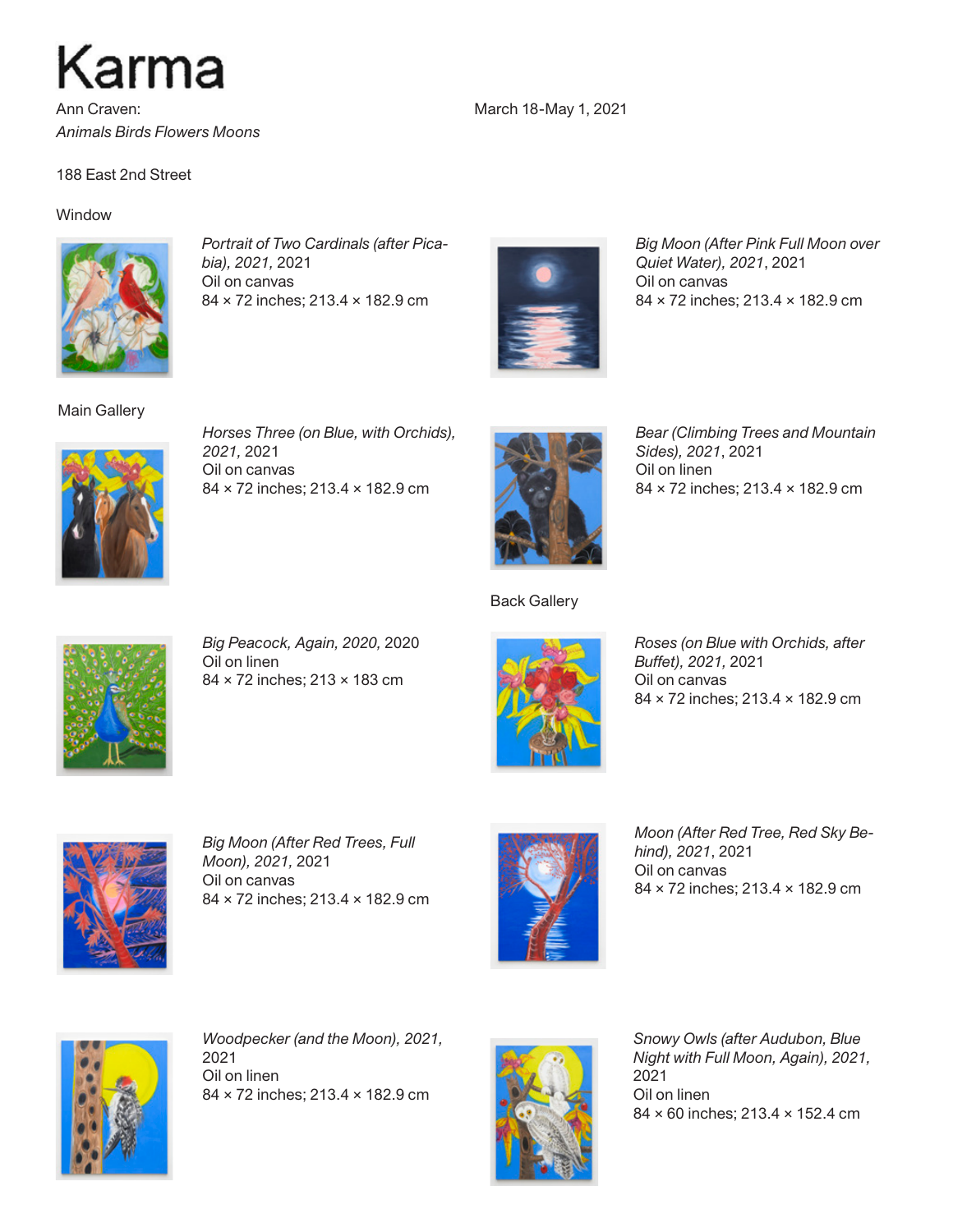## 172 East 2nd Street



*Little Portrait of Two Cardinals (after Picabia), 2021,* 2021 Oil on linen 40 × 30 inches; 101.6 × 76.2 cm



*Moon (After Pink Full Moon over Quiet Water), 2021,* 2021 Oil on linen 40 × 30 inches; 101.6 × 76.2 cm



*Horses Three (on Blue, with Orchids, Again), 2021,* 2021 Oil on linen 40 × 30 inches; 101.6 × 76.2 cm



*Bear (Climbing Trees and Mountain Sides, Again), 2021,* 2021 Oil on linen 40 × 30 inches; 101.6 × 76.2 cm



*Peacock, 2021,* 2021 Oil on linen 40 × 30 inches; 101.6 × 76.2 cm



*Little Roses (on Blue with Orchids, after Buffet), 2021,* 2021 Oil on linen 40 × 30 inches; 101.6 × 76.2 cm



*Moon (After Red Trees, Full Moon, Cushing), 2021,* 2021 Oil on linen 40 × 30 inches; 101.6 × 76.2 cm



*Moon (After Red Tree, Red Sky Behind), 2021,* 2021 Oil on linen 40 × 30 inches; 101.6 × 76.2 cm



*Little Woodpecker (and the Moon), 2021,* 2021 Oil on linen 40 × 30 inches; 101.6 × 76.2 cm



*Little Snowy Owls (after Audubon, Blue Night with Full Moon), 2021,* 2021 Oil on linen 40 × 30 inches; 101.6 × 76.2 cm